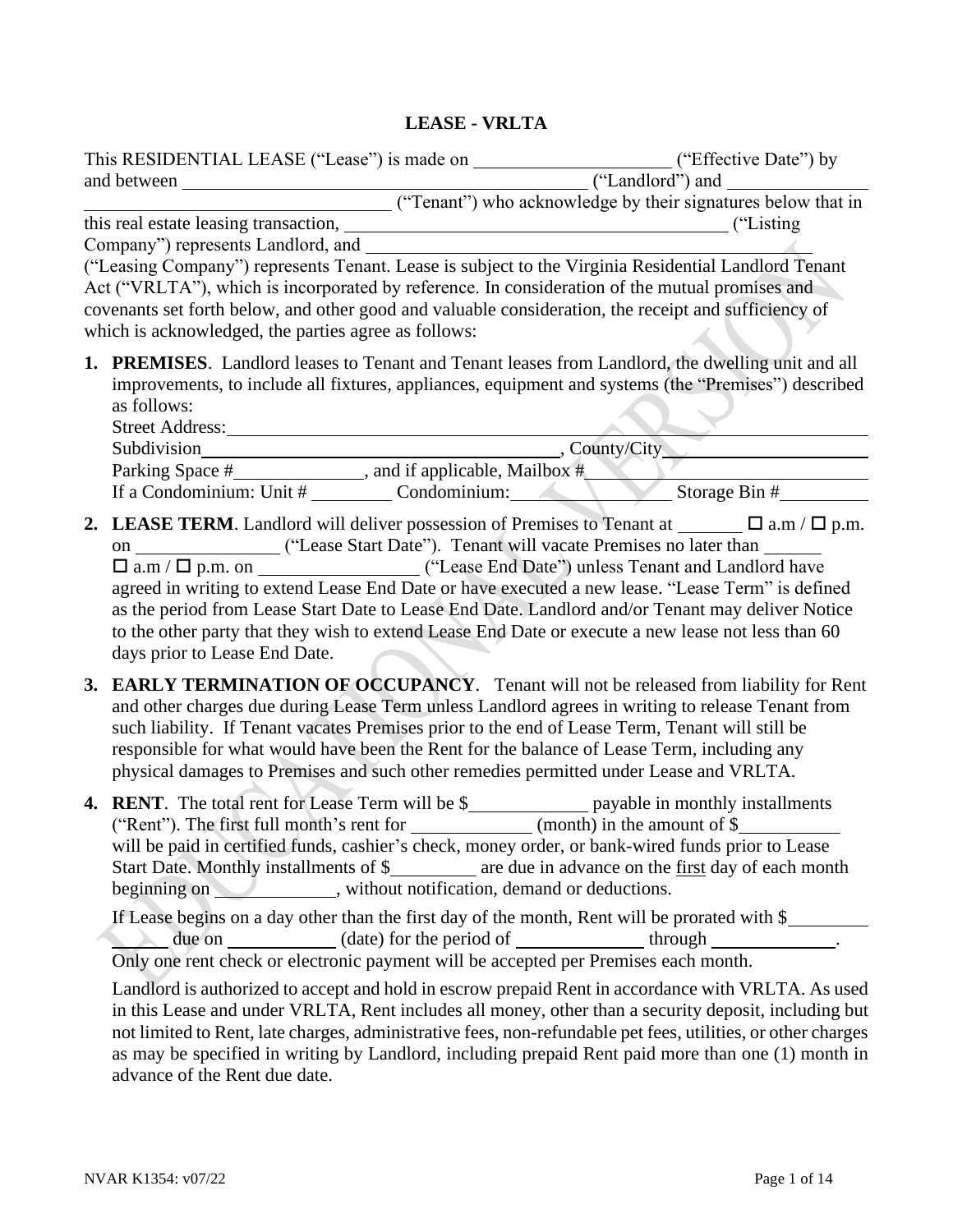#### **5. LATE PAYMENT, RETURNED CHECKS, FAILED ELECTRONIC FUNDS TRANSFER**.

Installments of Rent not received by Landlord on or before the due date are late and constitute a default under Lease. For any Rent payment received by the Landlord after the 5th day of the month, Landlord may charge Tenant the lesser of: (i) 10% of the total monthly Rent, or (ii) 10% of the remaining balance due and owed by Tenant ("Late Fee"). For any check returned for insufficient funds or otherwise, or failed electronic funds transfer, Landlord may also charge in addition to the Late Fee: (a) the face amount of the dishonored payment; (b) the amount charged by the bank for such dishonored payment; (c) an administrative fee of \$50; (d) interest from the date of the check or transfer; (e) a civil recovery not to exceed \$250; **AND** (f) all other amounts recoverable by the Landlord pursuant to this Lease or by law.

Late payments of Rent and dishonored payments constitute a default under this Lease and can be cause to recover Rent and possession of Premises. Landlord has the right to require that all payments be made by money order, cashier's check, certified check or electronic funds. All such payments will be payable to  $\square$  Landlord **OR**  $\square$  Managing Agent.

**6. FAILURE TO PAY RENT**. Tenant's failure to pay any installment of Rent when due constitutes a default under Lease. If Tenant does not pay Rent within five (5) days after the Landlord has given a default Notice to Tenant, Landlord may terminate Lease and proceed to obtain possession of Premises in accordance with the law and seek such damages and other remedies as may be appropriate under Lease and VRLTA.

|                                                                                                 | <b>MANAGEMENT.</b> |        | ("Managing Agent"), |
|-------------------------------------------------------------------------------------------------|--------------------|--------|---------------------|
|                                                                                                 | Office Address:    |        | Phone               |
|                                                                                                 | Number:            | Email: | , is authorized to  |
| manage Premises and collect Rent on behalf of Landlord and will exercise all rights of Landlord |                    |        |                     |
|                                                                                                 | under Lease.       |        |                     |

If Premises are not professionally managed, all references to Managing Agent are hereby deleted in their entirety and Rent is payable to Landlord at the following designated address:

Phone Number: Email:

Listing Company is acting only as rental agent and has no liability or responsibility for property management, for the escrow funds deposited under Lease after such funds are transferred to Landlord, or for the obligations and agreements to be performed by Landlord or Tenant under Lease.

**8. APPOINTMENT OF RESIDENT AGENT BY NONRESIDENT LANDLORD**. Any individual nonresident of Virginia who owns and leases residential real property in Virginia will have and continuously maintain an agent who is a resident and maintains a business office in Virginia. Landlord designates the following resident agent:

Name: Email: Street Address: Phone Number:

**9. TRUTHFULNESS OF REPRESENTATIONS IN THE RENTAL APPLICATION**. Tenant warrants that the statements made on the Rental Application ("Application"), which are made a part of Lease, are true and accurate representations, and acknowledges that such representations have been relied upon by Landlord. If any material facts in Application are untrue or inaccurate or incomplete, Landlord will have the right to: (a) immediately terminate Lease; (b) hold Tenant liable for any and all damages to persons, property or Premises; (c) exercise all legal and equitable rights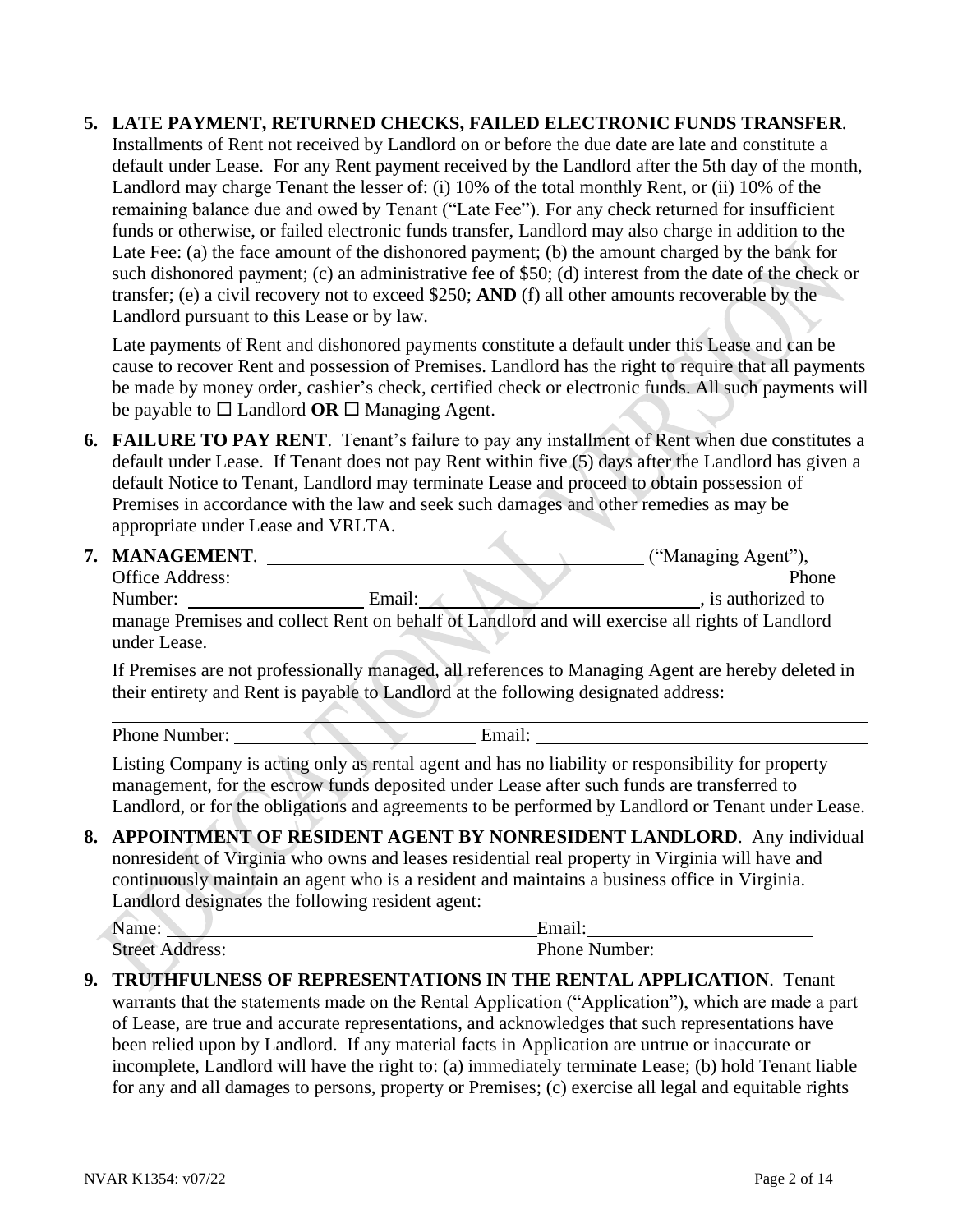and remedies; and (d) recover reasonable attorney's fees, court costs, and all costs incurred to reclaim Premises and to rent Premises to another tenant.

- **10. USES**. Tenant will use Premises solely as a **single-family residence** for only those persons listed on Application and those children born, adopted, or placed under the legal care of Tenant hereafter. No portion of Premises will be sublet (on a short-term basis or otherwise) or assigned without the prior written consent of Landlord. Occasional visits by guests, not to exceed two  $(2)$  weeks during any consecutive 12-month period, are permitted without the prior written consent of Landlord. Tenant will not use nor allow Premises to be used for any disorderly or unlawful purposes and will comply with all applicable laws, ordinances, and rules and regulations of Landlord and the Association (as hereinafter defined). Lease may be terminated at the option of Landlord in case of any nuisance, excessive noise, disturbance, or conduct that, in the opinion of Landlord, is offensive to any other tenant or occupant of the building or neighborhood. Tenant expressly agrees not to allow controlled substances or illegal drugs of any type or paraphernalia used in connection with such substances on Premises, whether known by Tenant or not. Landlord has the right to terminate Lease where an immediate threat exists that materially affects the health or safety of either Landlord or other tenants. The sale or disposition of dangerous drugs or drug paraphernalia on Premises will be considered such an immediate threat, whether or not there has been a criminal conviction for such conduct. Any criminal activity that involves or constitutes a criminal or willful act that also poses a threat to health and safety will also be considered such an immediate threat. Landlord may give Tenant Notice of termination requiring Tenant to vacate Premises within 72 hours of the date of such Notice. Tenant will vacate and surrender possession of Premises to Landlord within such 72-hour period.
- **11. PETS.** Tenant and/or Tenant's guests  $\Box$  may keep pets (see attached Pet Addendum) OR  $\Box$  may **not** keep pets on Premises without the prior written consent of Landlord. Consent may be revoked if Tenant does not obey all Association requirements, Landlord's rules and regulations, and local laws. Tenant assumes all liability and responsibility for any and all damages caused by pet(s) and will restrain or secure pets when access is needed.
- **12. SMOKING.** Tenant and/or Tenant's guests  $\Box$  may OR  $\Box$  may not smoke, use electronic cigarettes or "vape" on or in Premises without the prior written consent of Landlord. Consent may be revoked if Tenant does not obey all Association requirements, Landlord's rules and regulations, and local laws. Tenant assumes all liability and responsibility for any and all damages caused by smoke/smoking.
- **13. HOMEOWNERS', CONDOMINIUM ASSOCIATION, OR CO-OP**.Premises are subject to a  $\Box$  Homeowners' Association  $\Box$  Condominium Association  $\Box$  Cooperative. Tenant must obey the rules and regulations of the

Association ("Association") which  $\Box$  have been OR  $\Box$  will be provided to Tenant. Tenant's failure to comply with the requirements and/or rules and regulations of Association will constitute a breach of Lease. Tenant will pay all costs incurred to cure such a breach. Lease grants Tenant the right to use the allowable common areas and facilities of Association for Lease Term, provided that Tenant pays any additional user fees. Landlord agrees to complete the necessary forms for Tenant to obtain or use Association recreation facilities and services. Tenant likewise agrees to complete and sign any forms required by the Association.

Tenant agrees to pay all applicable move-in and move-out fees and elevator fees. Tenant acknowledges that an elevator may be required to be reserved during Tenant's move-in and moveout. Tenant will call Association at phone number \_\_\_\_\_\_\_\_\_\_\_\_\_\_\_\_\_\_\_\_\_\_\_\_ to schedule the move.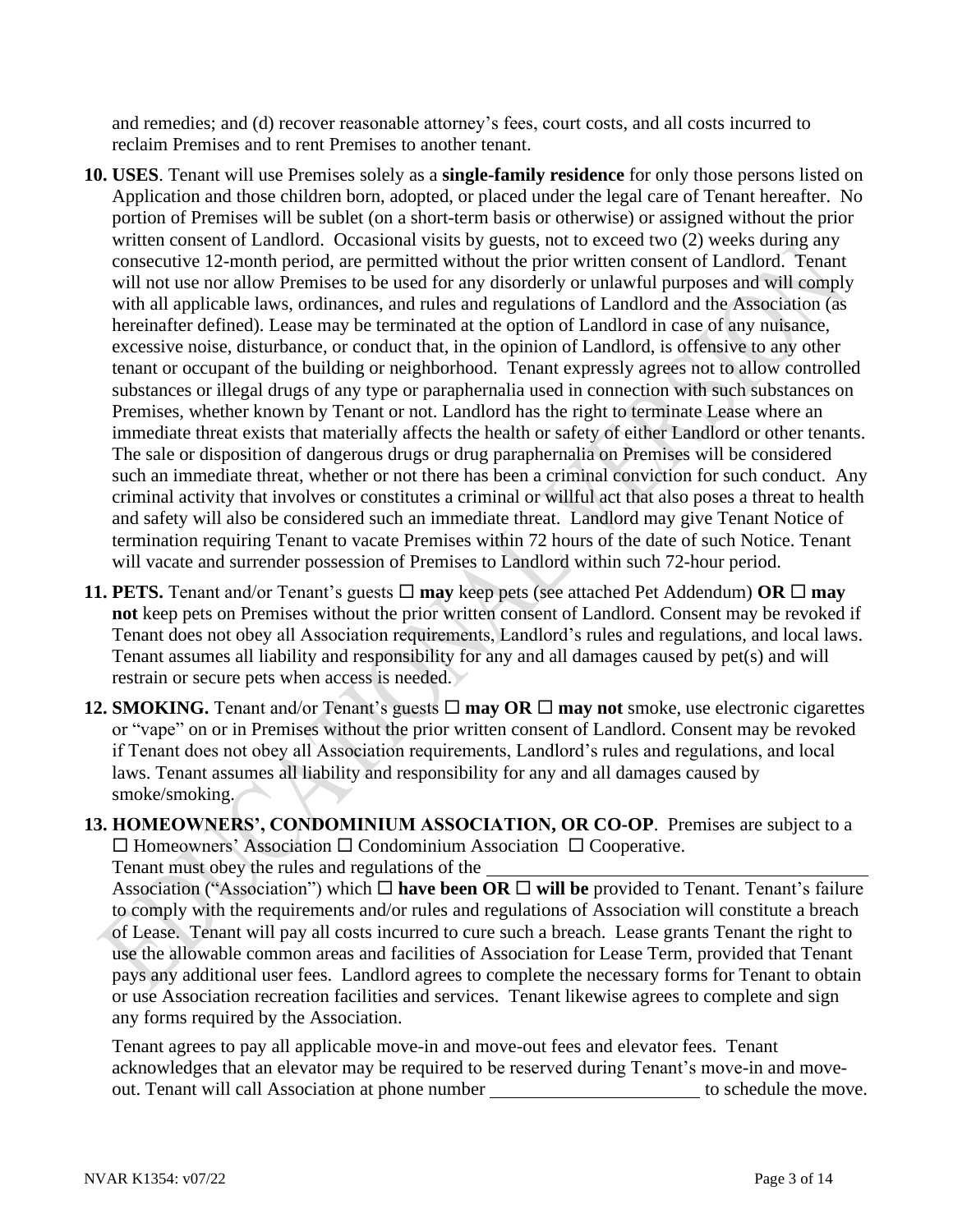Moving days and hours may be restricted. Tenant will comply with all maintenance requirements of Association and provide access for contractor inspections. Tenant agrees to register cars, bicycles, and pets with Association, as required.

- **14. VEHICLE PARKING**. No motor vehicle, trailer, or motorcycle will be parked on Premises without current license plates and jurisdictional stickers. All such vehicles must be in operating condition. Vehicles may be parked only in garages, driveways, assigned spaces, along the street, or as required by Association rules or by local law.
- **15. UTILITIES AND SERVICES**. Tenant must make any required deposits and pay for the following utilities and services:  $\Box$  water  $\Box$  sewer  $\Box$  gas  $\Box$  electricity  $\Box$  trash removal  $\Box$  lawn service  $\Box$ security system  $\Box$  other  $\Box$  during Lease Term. Landlord certifies to Tenant that any fuel tank(s) are or will be full at the beginning of Lease Term. Tenant agrees to purchase utility service from \_\_\_\_\_\_\_\_\_\_\_\_\_\_\_\_\_, as selected by Landlord. Prior to release of Security Deposit, Tenant will provide to Landlord proof of payment of final utility bills.

Landlord reserves the right to use sub-metering or energy allocation equipment, or to allocate utility costs on the basis of ratio utility billing ("RUBs"), as provided in VRLTA, for the utilities provided by Landlord. If Landlord chooses to allocate utility costs on the basis of RUBs, Landlord will bill Tenant for an appropriate pro rata share of such utility costs, which bill will be due and payable as additional Rent at the first of the next month.

- **16. LANDLORD MAINTENANCE**. Except as otherwise noted, Landlord will maintain Premises in compliance with the Uniform Statewide Building Code and VRLTA and will be responsible for repairs not due to the fault or negligence of Tenant.
- **17. FIXTURES AND APPLIANCES**. Landlord will provide as part of Premises any existing built-in heating and central air conditioning equipment, plumbing and lighting fixtures, storm windows, storm doors, screens, installed wall-to-wall carpeting, exhaust fans, window shades, blinds, window treatment hardware, smoke and heat detectors, TV antennas, sump pumps, exterior trees and shrubs. and such other items as are listed below.

#### **Appliances:**

Those items listed below in "as-is" condition are provided in as-is, where-is condition with any existing faults and need not be repaired, replaced, or maintained by Landlord.

#### **"As-is" Appliances:**

**18. SMOKE AND CARBON MONOXIDE ALARMS**. Landlord certifies to Tenant that smoke alarm(s) have been installed in accordance with the law. Tenant will check smoke alarm(s) periodically during the tenancy, replace batteries as needed and report any malfunctions in the smoke alarm(s) to Landlord in writing. Within five (5) days of receipt of written Notice from Tenant that a smoke alarm is defective or needs repair, Landlord, at Landlord's expense, will provide for the service, repair or replacement of such smoke alarm.

Tenant has the right to request Landlord to install carbon monoxide alarm(s) at Tenant's sole cost and expense in accordance with the law. Tenant, however, will not remove or tamper with a properly functioning carbon monoxide alarm(s) or smoke alarm(s) installed by Landlord, including removing any working batteries, so as to render the carbon monoxide alarm(s) or smoke alarm(s) inoperative and will maintain the carbon monoxide alarm(s) and smoke alarm(s) in accordance with the Uniform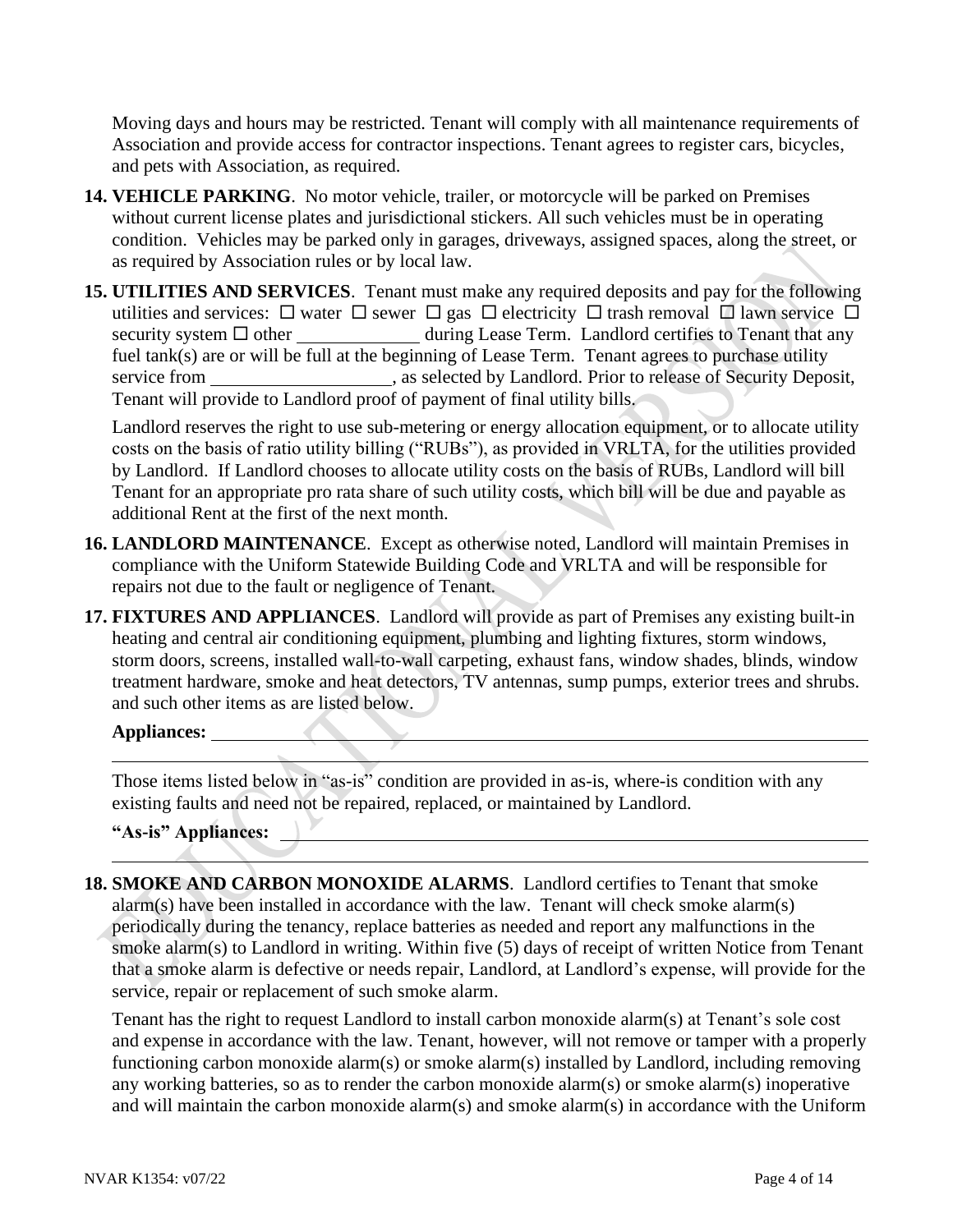Statewide Building Code. Landlord is not responsible in any way for the installation or use of a carbon monoxide alarm(s) or smoke alarm(s) installed by Tenant, and Tenant agrees to indemnify and hold Landlord harmless from any and all claims or losses arising from the installation or use of the carbon monoxide alarm(s) or smoke alarm(s).

**19. SECURITY DEPOSIT**. Prior to the beginning of Lease Term, Tenant will deposit the sum of \$ ("Security Deposit") to be held by .

**A. Disposition**. Landlord may apply Security Deposit to the payment of accrued Rent and the amount of any damages caused by Tenant, including but not limited to, physical damages, appropriate charges to Tenant not previously reimbursed to Landlord, and actual damages for breach of Lease including attorneys' fees and costs. Landlord has the right to apply Security Deposit to non-Rent items first, and then to any unpaid Rent.

Within 45 days after the termination of the tenancy or Tenant's vacating Premises, whichever occurs last, Landlord will (i) provide an itemized statement of estimated deductions to be charged against Security Deposit and (ii) return Security Deposit to Tenant, less any deductions provided that Tenant has complied with all the terms and conditions of Lease and with VRLTA. If the damages to Premises exceed the amount of Security Deposit and require the services of a third-party contractor, Landlord will give written notice to Tenant advising of the fact within a 45-day period. If such notice is given, Landlord will have an additional 15-day period to provide an itemization of the damages and the cost of repair. There will be no interest due and payable on security deposits held under this Lease and in accordance with VRLTA.

**B.** Tenant will pay the costs of repairs, replacements or other damages that exceed Security Deposit.

**C. Forwarding Address**. Tenant will provide Landlord written notice prior to vacating Premises of the forwarding address so that Landlord can forward to Tenant a statement explaining the disposition of Security Deposit prior to the end of the 45-day period. If Tenant fails to give notice of a forwarding address, Landlord will send Security Deposit statement to the last known address of Tenant, but will retain Security Deposit refund, if any, until Tenant notifies Landlord of the appropriate address. If no forwarding address is provided to Landlord, upon the expiration of one year from the date of the end of the 45-day time period, the balance of such Security Deposit will escheat to the Commonwealth of Virginia, in accordance with VRLTA. Upon payment to the Commonwealth, Landlord will have no further liability to any Tenant relative to Security Deposit. **D.** Landlord will provide notification to Tenant of the name, address, and telephone number of the new Managing Agent or new Landlord in the event of a change in rental management or the sale,

transfer, or assignment of Landlord's interest in Premises or in Lease. In the event of a sale, transfer, or assignment of Landlord's interest in Premises or Lease, Landlord will transfer Security Deposit and be released from all liability in connection with Lease. Tenant will request the return of Security Deposit from the new Managing Agent or Landlord.

**E.** If during Lease Term, including any extension or holdover, any part of Security Deposit is used by Landlord in accordance with the terms of Lease or applicable law, Landlord will provide notification to Tenant of such use and will provide an itemized list of charges within 30 days. Tenant will immediately deposit with Landlord a sum equal to the amount used so that the full Security Deposit is on hand at all times during Lease Term.

**20. MOVE-IN INSPECTION**. Within five (5) days after the beginning of Lease Term, Landlord will submit a written report to Tenant itemizing the condition of Premises at occupancy, including the identification of any visible evidence of mold. This report is for information only and does not constitute an agreement to decorate, alter, repair, or improve Premises. Any request for repairs must be submitted separately in writing to Landlord. This report will be deemed correct unless Tenant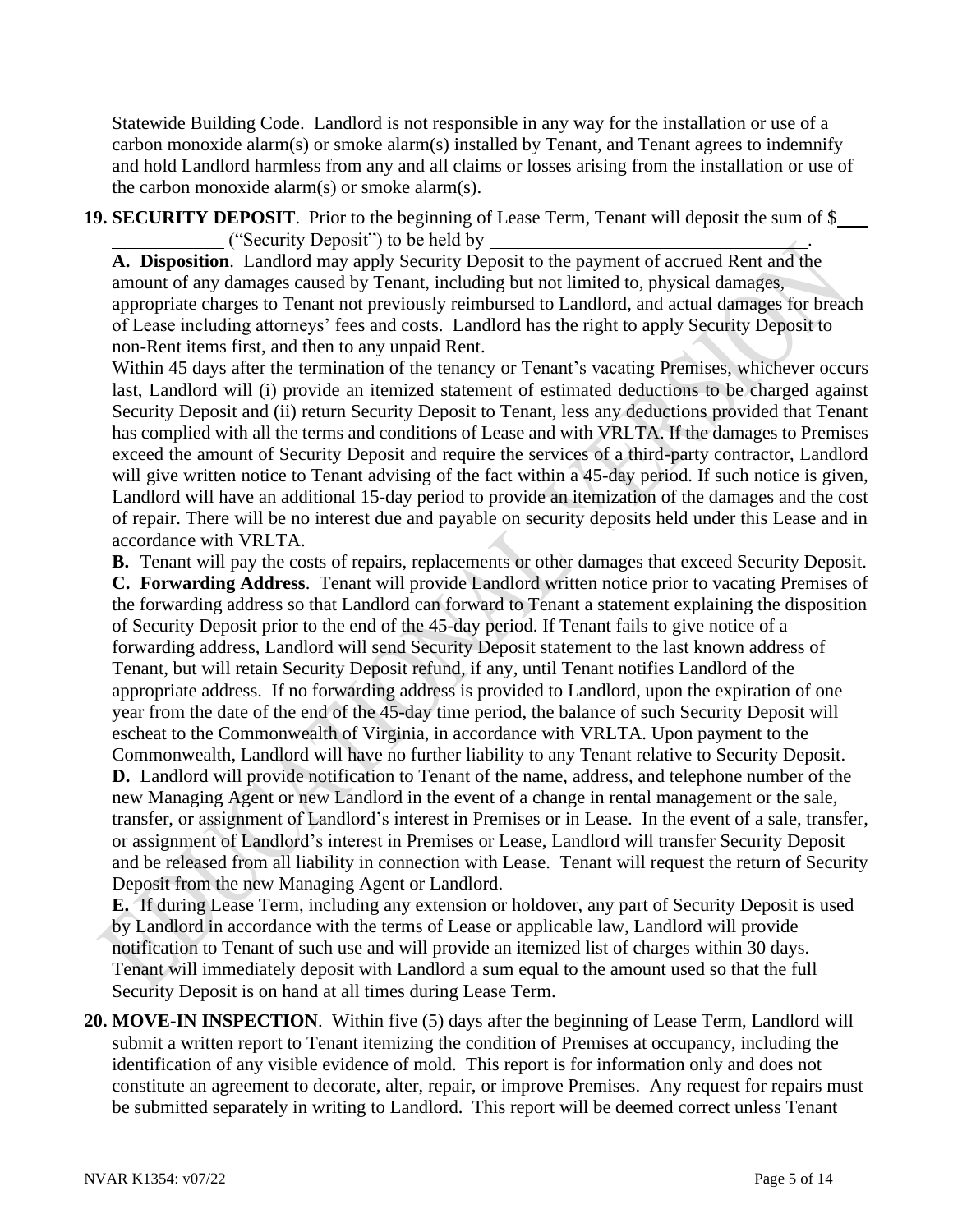submits additional items in writing to Landlord within five (5) days after receipt of the report. If Tenant does not object to any item on Landlord's move-in inspection report, then Tenant thereby agrees that the Landlord's move-in inspection report is deemed to be correct, including, but not limited to, that there is no visible evidence of mold in Premises. If Landlord's move-in inspection report states that there is visible evidence of mold in Premises, Tenant has the option to not take possession and terminate the tenancy or to remain in possession of Premises. If Tenant requests to take possession, or elects to remain in possession of Premises, notwithstanding the presence of visible evidence of mold, Landlord will promptly remediate the mold condition no later than five (5) business days thereafter and re-inspect Premises to confirm there is no visible evidence of mold in Premises. A new move-in inspection report reflecting that there is no visible evidence of mold in Premises will be submitted to Tenant.

**21. TENANT OBLIGATIONS**. Tenant will not destroy, deface, damage, impair, or remove any part of Premises, nor permit any person to do so. Tenant will pay for any repairs or replacements made necessary due to deliberate, accidental, or negligent acts or omissions of Tenant, Tenant's authorized occupants, guests or invitees, or animal(s). Tenant will be responsible for:

**A.** Maintaining Premises in a clean and sanitary condition and disposing of all trash, garbage, and waste in sealed containers.

**B.** Using and operating all appliances, equipment, and systems in a safe and reasonable manner. Tenant will not overload any system. Tenant must drain any outside water spigots each fall. In the event Premises' plumbing is frozen or obstructed due to the negligence of Tenant, Tenant's family or guests, Tenant will pay immediately the cost of repairing frozen pipes or cleaning such obstruction and any additional costs associated with the repair (i.e. drywall, paint, carpets, etc.), which amounts will constitute additional Rent due hereunder.

**C.** Furnishing and replacing all light bulbs and fuses as needed and changing furnace and air conditioner filters at least every two (2) months.

**D.** Clearing of all drains and toilets and maintaining caulking around tubs and showers; maintenance of all carpeting and flooring in a clean and good condition; replacement and payment for glass and screen breakage.

**E.** Maintaining Premises in such a manner as to prevent the accumulation of moisture and the growth of mold. Tenant will promptly notify Landlord in writing of any moisture accumulation or visible evidence of mold. Tenant does hereby release Landlord and Managing Agent from any and all claims or liability to Tenant, Tenant's authorized occupants, or guests or invitees, and does hereby agree to indemnify and hold Landlord and Managing Agent harmless from and against any and all loss, damage, claim, suit, costs (including reasonable attorneys' fees and costs at all tribunal levels) or other liability whatsoever resulting from Tenant's failure to comply with the provisions of this subsection or any other provisions of law.

**F.** Cutting, watering and maintaining the lawn and pruning shrubbery; promptly removing ice and snow from all walks, steps and drives; maintaining exterior gutters, drains and grounds free of leaves and other debris.

**G.** Promptly reporting in writing to Landlord any defect, damage, or breakage. Failure to report will make Tenant liable for the repair of any additional damage. This provision does not require Landlord to repair or correct such defects, breakage, malfunction, or damage.

**H.** Paying the cost of any unnecessary service call and any costs incurred as a result of Tenant failing to keep appointments with service persons that require access in order to make scheduled repairs. Any request for repair is understood to mean that Tenant has given permission to enter Premises to make the repair.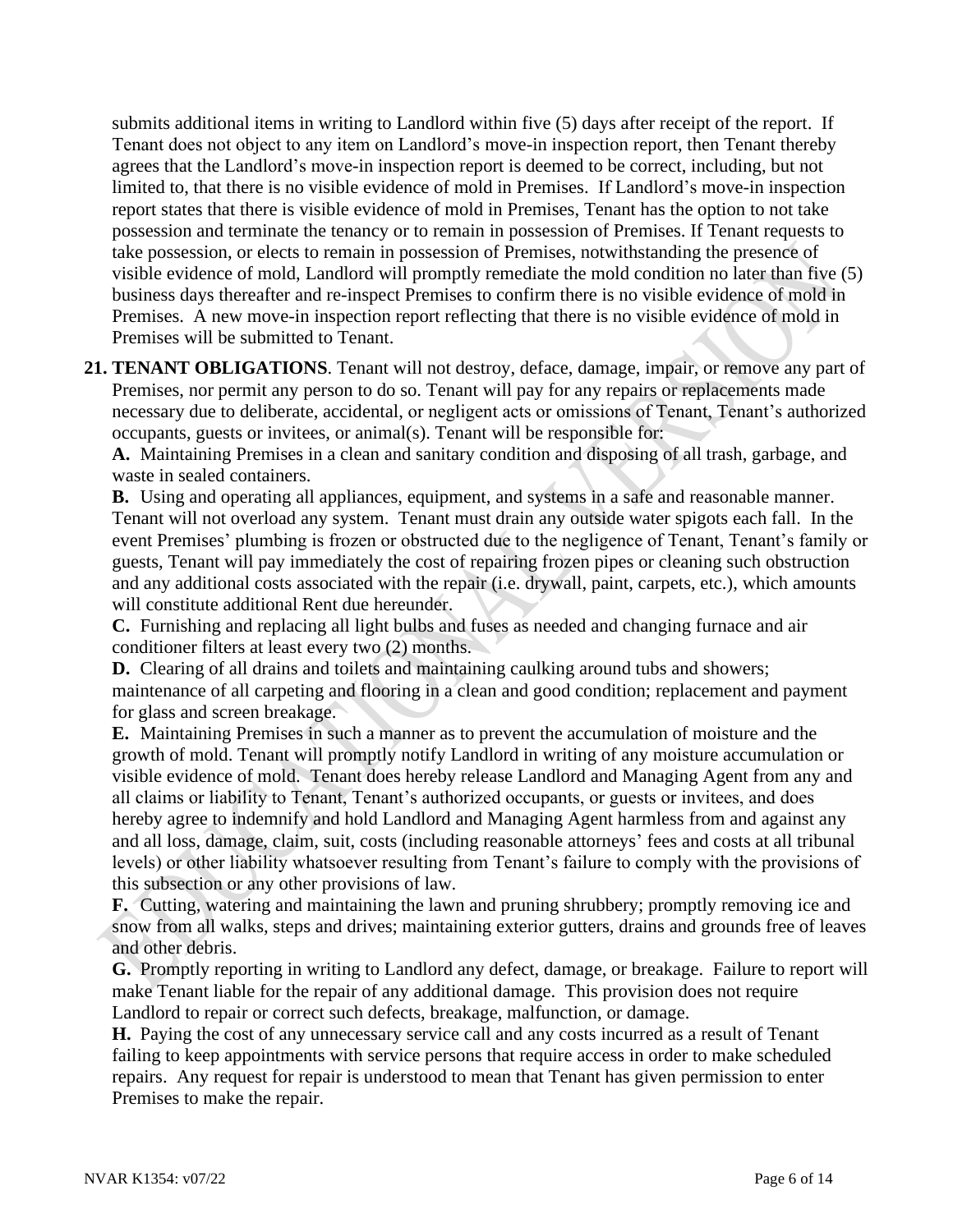**I.** Making any repairs, alterations, or additions required by any governmental authority, the Association, insurance company, or the Managing Agent due to Tenant's use.

**J.** Controlling and eliminating household pests including but not limited to fleas, ticks, bed bugs, roaches, silverfish, ants, crickets, and rodents during occupancy. Tenant will be responsible for the costs of the elimination of all such pests and vermin during occupancy and upon vacating Premises. **K.** Providing notification to Landlord if Tenant intends to be absent from Premises for more than 14 days. If Tenant fails to notify Landlord, Landlord may consider Premises abandoned.

**L.** Not placing or displaying any sign, advertisement, or notice on any part of Premises.

**M.** Not creating or permitting any lien upon Premises or Tenant's interest in Lease. Lease will not be recorded by Tenant.

**N.** Providing a copy of the court order to Landloprd if a Tenant is granted possession of Premises by a court of competent jurisdiction to the exclusion of any other Tenant or occupant, and provide a key to any locks that are changed and/or security codes to any devices installed on Premises.

Tenant will comply with any and all obligations imposed upon Tenant by applicable Virginia law, including VRLTA.

**22. HOLDOVER TENANT**. Should Tenant remain in possession of Premises at the expiration or termination of Lease Term or Lease Extension without Landlord's consent Tenant will become a holdover Tenant and will be liable for any and all actual damages sustained by Landlord as a result of Tenant's holding over, including, without limitation: holdover rent equal to 100% of the per diem of the monthly Rent for each day the Tenant remains in possession of Premises after the termination date; costs payable to a new tenant for moving, storage, meals, lodging, mileage (if applicable); damages sustained by Landlord from lost opportunity to rent or convey Premises to third party; and reasonable attorneys' fees and court costs.

In addition, Landlord will have the right to receive from Tenant, as liquidated damages, rent for the period of Tenant's holding over in an amount equal to one 150% of the per diem of the monthly Rent (or 100 % of the per diem of the monthly Rent for any HUD property), for each day Tenant remains in possession of Premises after the termination date.

**23. LANDLORD CONSENT REQUIRED**. Tenant is required to submit a written request for any alteration of Premises. The request must include plans to restore Premises to the original condition prior to the Tenant's alterations. Tenant must obtain Landlord's written consent for any of the following:

**A.** Remodeling, making any structural change, alteration, addition, or decoration, including without limitation, wallpapering and painting or otherwise disturbing any painted surfaces.

**B.** Installing, attaching, removing, or exchanging appliances or equipment, such as air conditioning, heating, refrigeration, TV antenna or satellite dish, wood burning stoves, fireplace inserts, or kerosene heaters.

**C.** Driving nails, hooks or other devices into walls, ceilings or woodwork (other than a reasonable number of picture hanger nails, which are permitted).

**D.** Affixing any object containing an adhesive backing to any surface.

**E.** Re-keying locks, installing additional locks or security systems. Tenant must provide Landlord, and Association where required, with a duplicate of all keys and instructions on how to operate all locks and/or systems.

**F.** Installing iron safes, water beds, aquariums over 20 gallons, or any extra-heavy objects as reasonably determined by Landlord.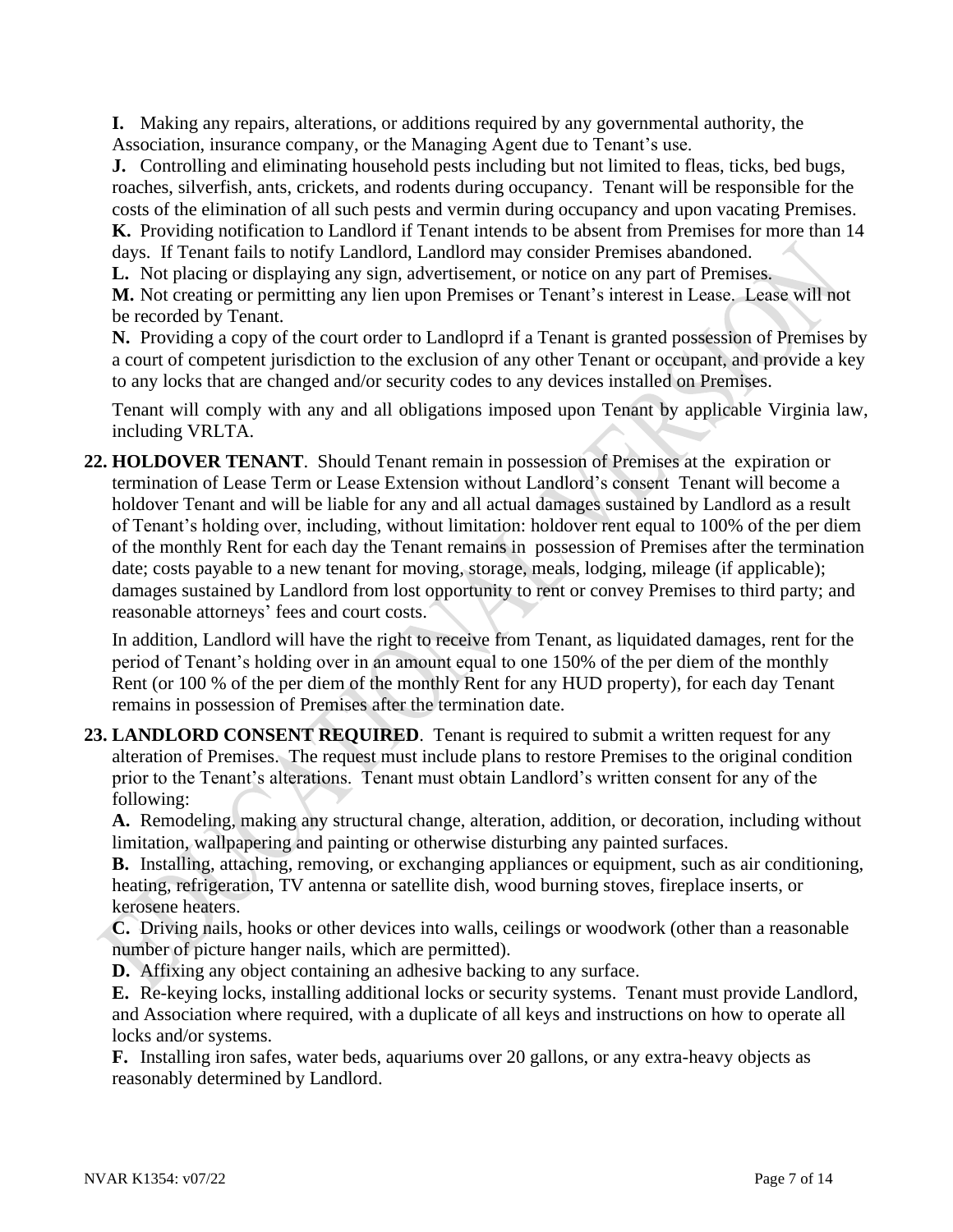**24. INSURANCE REQUIREMENTS**. Throughout Lease Term, Tenant will maintain an insurance policy which provides for liability coverage and protects Tenant's personal property, at Tenant's sole cost and expense. Tenant will provide Landlord with a certificate of such insurance prior to occupying Premises. Tenant will not do anything nor permit anything to be done on or about Premises that may increase the cost of or cause the cancellation of any fire or other insurance policy covering Premises. All of Tenant's personal property located or stored at Premises will be at Tenant's sole risk. Tenant will indemnify and hold harmless Landlord from any loss or damage to such personal property. Landlord and/or Association will not be liable for any injury, damage, or loss resulting from any accident or occurrence in or upon Premises. If Tenant fails to provide a certificate of insurance, Landlord may obtain a policy covering Tenant's personal property and liability coverage. The cost will be added either to the monthly Rent or paid by Tenant as invoiced by Landlord.

## **25. COSTS OF ENFORCEMENT, WAIVER OF EXEMPTIONS, SEVERABILITY, AND STATUTORY REQUIREMENTS**.

**A.** Tenant will pay all costs, expenses, fees, and charges incurred by Landlord in enforcing, by legal action or otherwise, any of the provisions of Lease, including the payment of reasonable attorneys' fees, and Tenant hereby waives the benefit of any homestead or similar exemption laws with respect to the obligations of Lease.

**B.** If Tenant fails to perform any of the provisions of Lease (other than failure to pay Rent when due), or upon abandonment of Premises, Landlord will give written Notice to Tenant specifying the particular non-compliance and Landlord may terminate Lease not less than 30 days after Tenant's receipt of such notice unless Tenant remedies the non-compliance within 21 days in a manner acceptable to Landlord. In addition to any costs of enforcement, Landlord will be entitled to possession of Premises, a money judgment for Rent, damages including physical damages to Premises and actual damages for what would have been the Rent for the balance of Lease Term, subject to Landlord's duty to mitigate damages and re-rent Premises, and such other remedies as may be appropriate under Lease and Virginia Law. If Landlord does not pursue Lease termination when non-compliance is noted or accepts additional Rent payments, such actions do not constitute a waiver or acceptance of the non-compliance. Landlord reserves the right to take future action against non-compliance.

**C. Acceptance of Rent with Reservation**. If Tenant is in default under this Lease, Landlord may accept all Rent with reservation upon providing Tenant written notice of such acceptance in a termination notice, or within five (5) business days of receipt of Rent, and such acceptance of Rent with knowledge of a material non-compliance by the Tenant will not constitute a waiver of Landlord's right to terminate Lease. If Landlord has given Tenant written notice that the Rent has been accepted with reservation, Landlord may accept full payment of all Rent, damages and other fees and still be entitled to receive an order of possession terminating Lease as provided in Section 55.1-1250 of VRLTA. Provided Landlord accepts Rent with reservation in accordance herewith and Section 55.1-1250 of VRLTA, any payment of Rent received after judgment and possession has been granted to Landlord against Tenant, but prior to eviction, will be accepted with reservation and will be applied to the judgment amount, including the late charges, applicable costs and attorney's fees, but will not affect the pending eviction pursuant to the order of possession granted by a court of competent jurisdiction. Further, the acceptance of Rent with reservation in no way creates a new landlord/tenant relationship with Tenant.

**D. Redemption Right**. In cases of unlawful detainer, Tenant may pay Landlord or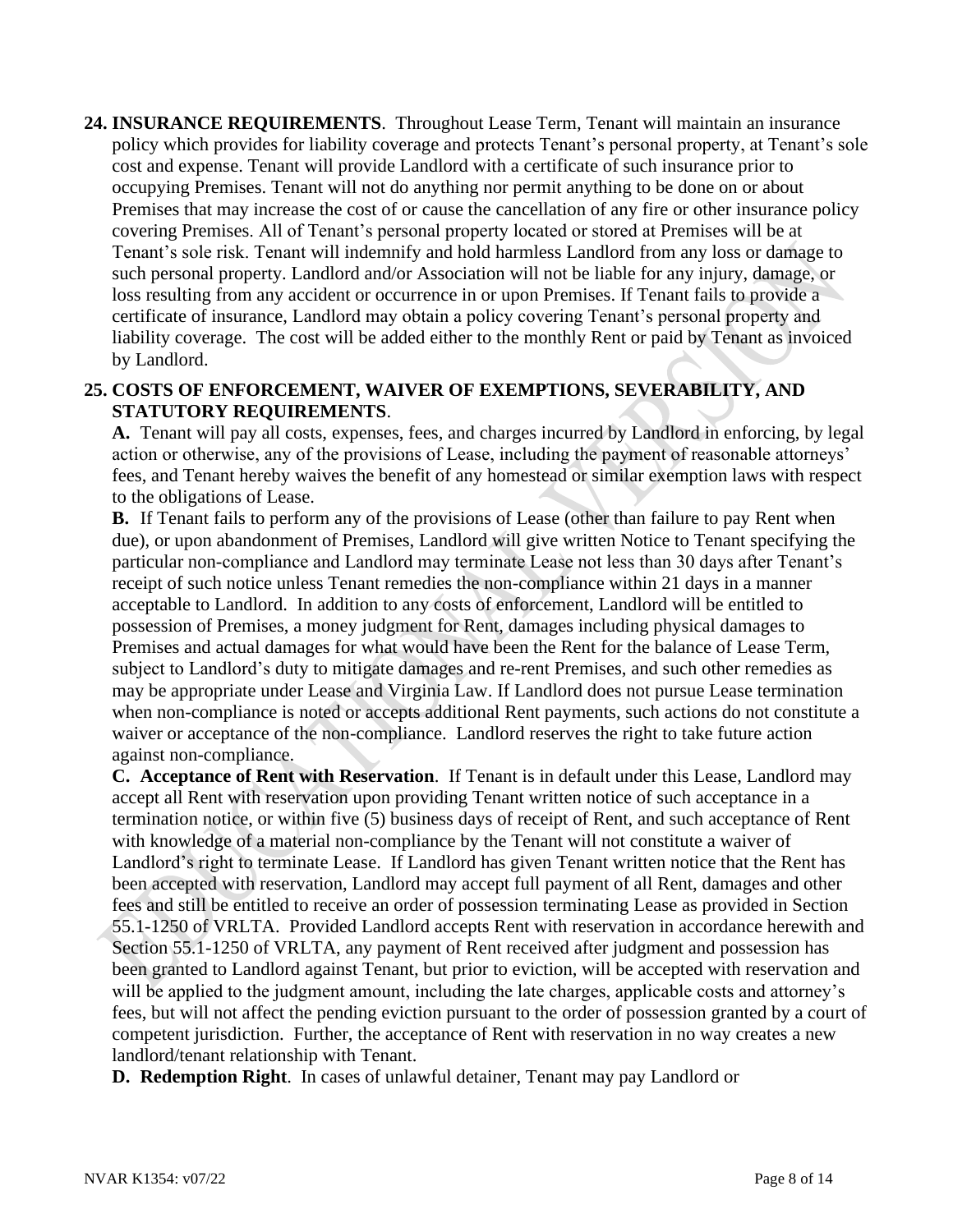Landlord's attorney, or pay into court all: (i) Rent due and owing as of the court date as set forth in Lease; (ii) other charges and fees set forth in Lease; (iii) late charges specified in Lease; (iv) reasonable attorneys' fees as set forth in Lease or as provided by law; and (v) costs of the proceeding as provided by law, at which time the unlawful detainer proceeding will be dismissed. If Landlord owns four or fewer rental dwelling units, or up to a 10 percent interest in four or fewer rental dwelling units in the Commonwealth of Virginia, Tenant may invoke the rights granted in this paragraph no more than one time during any 12-month period of continuous residency in the dwelling unit, regardless of the term of Lease or any renewal thereof.

**E. Material Noncompliance by Tenant Which Can Be Remedied by Repairs, Cleaning or Replacement**. If Tenant commits a material noncompliance that can be remedied by repair, cleaning or replacement, Landlord will deliver written notice to Tenant specifying the breach and stating that Landlord will enter Premises and perform the work. Once the work is complete, Landlord will deliver an itemized bill to Tenant for the work, and such amounts are due as rent on the next rent due date, or if this Lease is terminated, immediate payment is due.

**26. ACCESS TO PREMISES**. Landlord or their designated representative(s), upon reasonable notification to Tenant and at reasonable times, may enter Premises in order to do any of the following: (a) inspect Premises; (b) make necessary or agreed upon repairs, decorations, alterations, or improvements; and (c) supply necessary or agreed services. Whenever possible Landlord will arrange for contracted workers to coordinate with Tenant the time and date when workers may enter Premises in order to accomplish repairs or services. It then will be Tenant's responsibility to ensure that these workers have access to Premises at a time and date convenient to both Tenant and workers during the regular business hours of the firm doing the work. If Tenant refuses to allow or prevents access, Tenant will bear any additional expense, such as after-hours or overtime fees, incurred by Landlord. Refusal of Tenant to allow access is a breach of Lease. Landlord may take legal action to compel access or may terminate Lease. In either case, Landlord may recover actual damages sustained and reasonable attorneys' fees. **In case of an emergency**, where it is impractical for Landlord to give reasonable notification to Tenant of Landlord's intent to enter Premises, or in case Premises have been vacated, abandoned, or surrendered by Tenant, Premises may be entered by Landlord or a designated representative(s) without notification and without the consent of Tenant. In addition, Landlord or a designated representative(s) may place a "For Sale" or "For Rent" sign upon Premises and an electronic lockbox. Upon reasonable notification to Tenant and at reasonable times, Landlord or a designated representative(s) may show Premises to prospective buyers 90 days prior to the end of Lease Term or show Premises to prospective tenants 60 days prior to the end of Lease Term. Landlord or a designated representative(s) may show Premises to prospective buyers at any time within Lease Term by appointment only with Tenant's consent. Buyer agents and tenant agents are authorized to show Premises under this section. Tenant will remove or secure any animal(s) on Premises when Premises is to be shown or when repairs are scheduled. If Tenant without reasonable justification, refuses to permit Landlord or agents to show Premises for sale or lease, Landlord may recover damages, costs and reasonable attorneys' fees.

**27. TRANSFER OF LANDLORD.**  $\Box$  (Check if applicable) Landlord resides outside of the Washington metropolitan area at the time that Lease is entered into. It is hereby agreed that if Landlord is transferred back to the Washington metropolitan area by Landlord's employer or is discharged from active duty with the Armed Forces of the United States or with the National Guard, and if Landlord desires to move back into Premises, Landlord will have the right to terminate Lease by giving Tenant at least two months' notice in writing. In such case, Tenant will vacate Premises to Landlord on or before Lease termination date specified in Landlord's written notice.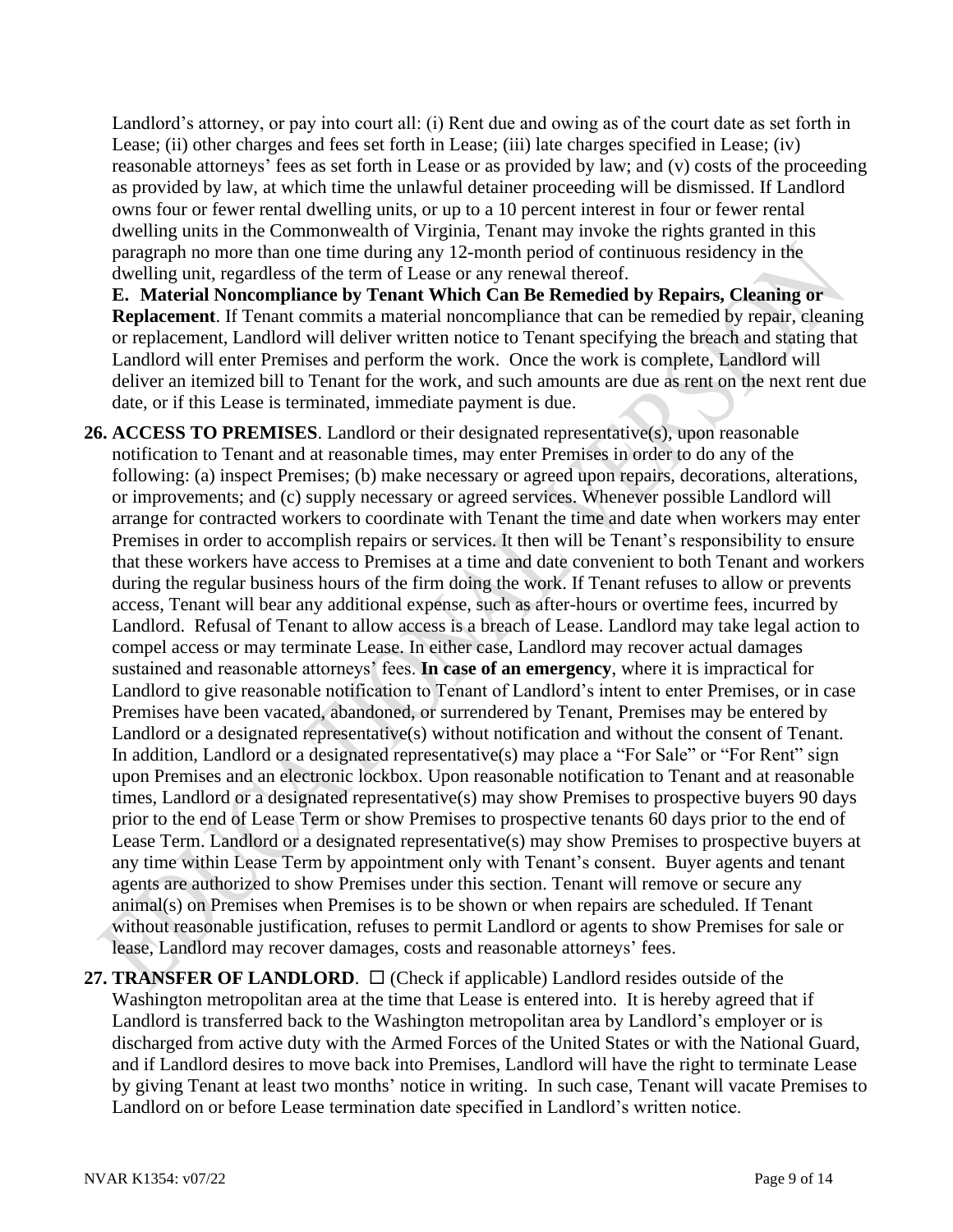### **28. TRANSFER OF TENANT**.

**A. Transfer pursuant to the Servicemembers Civil Relief Act ("SCRA").** Under the SCRA, as amended and under Virginia law, a tenant who is a member of the United States Armed Forces or of the National Guard serving full-time duty, or a Civil Service technician with a National Guard Unit ("Military Tenant") has the right to terminate Lease if such Military Tenant: (i) receives orders to depart 35 miles or more (radius) from Premises either for a permanent change of station or for temporary duty for more than 3 months; (ii) is discharged or released from active duty or from fulltime duty or technician status; (iii) is ordered to report to government-supplied quarters resulting in the forfeiture of basic allowance for quarters; or (iv) after entry into military service. Military Tenant may terminate Lease by serving Landlord with written Notice of termination stating the date when termination will be effective. Military Tenant will attach to Notice of termination a copy of the orders, official notification of orders, or a signed letter from the commanding officer confirming the orders. The date of termination will not be less than 30 days after the first date on which the next rental payment is due after the date on which the written Notice is delivered. In addition, the termination date will not be more than 60 days prior to the date of departure necessary to comply with the official orders or any supplemental instructions for interim training or duty prior to the transfer.

**B. Transfer of all other Tenants.**  $\Box$  (Check if applicable) Tenants who are not military or subject to the SCRA have the right to terminate Lease if transferred 50 miles or more (radius) from Premises by the employer stated on Application. The termination will be effective on the last day of the second calendar month following the month in which Landlord receives the Notice of termination. Tenant will provide a copy of Tenant's transfer letter and/or orders, the final month's rent and the following termination or cancellation fee: (i) one (1) month's rent if Tenant has completed fewer than six (6) months of the tenancy as of the effective date of termination, **OR** (ii) One-half (½) of one (1) month's rent if Tenant has completed 6 months or more of the tenancy as of the effective date of termination.

- **29. LANDLORD'S INABILITY TO DELIVER POSSESSION TO TENANT**. If Landlord is unable to deliver possession of Premises to Tenant at Lease Start Date, Landlord will not be liable to Tenant for any damages other than to rebate any Rent by Tenant for such portion of the Term during which Premises are not delivered to Tenant. If Landlord cannot deliver possession of Premises or provide Tenant with an alternative residential dwelling unit acceptable to Tenant within 15 days after Lease Start Date, then Lease may be terminated by either Landlord or Tenant by giving Notice to the other party as provided herein.
- **30. BANKRUPTCY**. Subject to the requirements of the applicable federal bankruptcy law, in the event Tenant files bankruptcy, then Lease, at the option of Landlord, will terminate upon one (1) month's written notice.
- **31. CONDEMNATION**. In the event that Premises is taken in whole or in part by governmental condemnation, this Lease will terminate as of the date possession will be taken by the condemning authority. Tenant waives all claims against Landlord or any condemning authority due to the complete or partial taking of Premises, and will not be entitled to receive any part of any award that Landlord may receive.

#### **32. DEATH OF A TENANT OR LANDLORD**.

**A.** Sole (or all) Tenant's death: Lease is automatically terminated and Rent is due to Landlord through the end of the following month. Landlord, within 30 days after Tenant's death (or within 30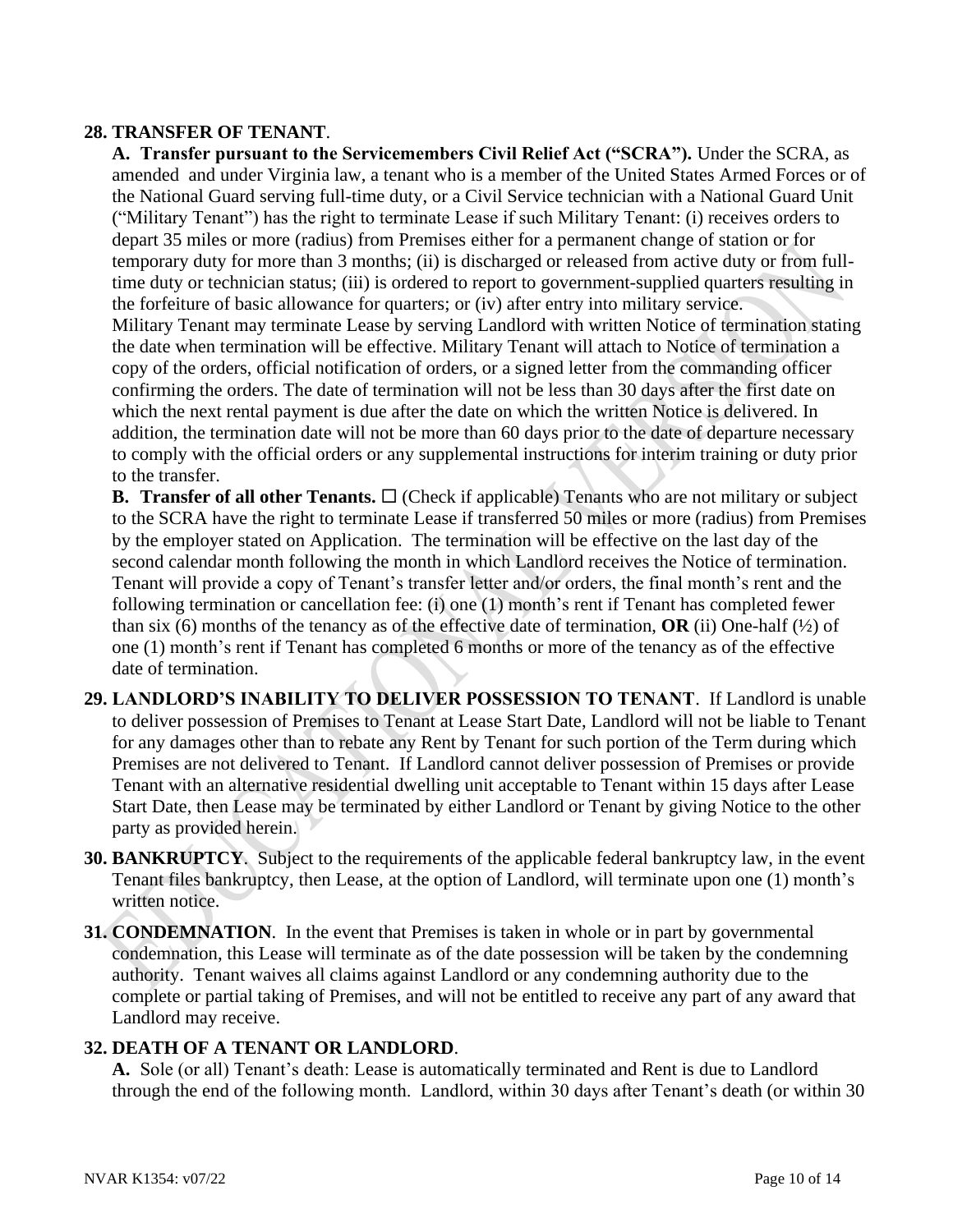days of Landlord's actual knowledge of Tenant's death, if later) will give Tenant's estate or personal representative written Notice terminating Lease and stating Tenant's death as the reason for termination.

**B.** Death of one (but not all) Tenants: Lease may be terminated by any party (Landlord, remaining Tenant(s), or the deceased Tenant's estate), by giving 60 days written Notice (90 days written Notice if Lease Term is more than 1 year) and a copy of the death certificate to the other party. Notwithstanding the foregoing, a surviving Tenant or a deceased Tenant's estate may terminate Lease as soon as 30 days after giving written Notice and the required death certificate. This right to terminate Lease must be exercised by any party within 30 days after Tenant's death. Authorized occupants, or guests or invitees, are not allowed to occupy the dwelling unit after the death of the sole remaining tenant and will vacate the dwelling unit prior to the end of the 30-day period. **C.** Death of Landlord (whether one or more): Lease may be terminated by the remaining Landlord or Estate of Landlord, by giving written notice at least two months in advance (written notice at least three months in advance if Lease Term is more than 1 year). Such written notice of termination will include a copy of the death certificate to Tenant. This right to terminate Lease must be exercised within one month after Landlord's death.

- **33. FIRE OR CASUALTY DAMAGE**.In the event Premises are damaged by fire or casualty Tenant must promptly Notify Landlord. If Landlord determines that the damage does not render Premises substantially impaired or in need of repairs requiring Tenant to vacate Premises, Landlord will repair the damage within a reasonable period of time after Notice from Tenant. Tenant must continue to pay Rent during the period of the repairs. If Landlord determines that Premises are uninhabitable, Lease will automatically terminate. If Landlord reasonably believes that the fire or casualty was caused by Tenant, or Tenant's authorized occupants, guests, or invitees, employees or pets, Tenant will be liable for: (i) Rent through Lease Term; (ii) any damages to persons, property or Premises; (iii) attorney's fees and costs of any court action; and (iv) such other and further remedies as are available to Landlord and Managing Agent under Virginia law.
- **34. SALE TO TENANT**. Parties are notified that there may be a commission due under a separate brokerage agreement if Tenant should purchase Premises. This paragraph does not give Tenant an option or right to purchase Premises.

**35. MOVE-OUT INSPECTION**. Tenant has the right to be present at the inspection. Landlord, within five (5) days of receipt of Notice of the Tenant's intent to vacate Premises, will make a reasonable effort to advise Tenant in writing of the right to be present at Landlord's move-out inspection of Premises, which will take place within 72 hours after Tenant's departure. Tenant will advise Landlord in writing of the intent to be present at the inspection. If Tenant fails to make such a request, Landlord will proceed to do the move-out inspection without Tenant being present. The move-out inspection is made to determine if Security Deposit will be returned to Tenant, whether deductions will be made from Security Deposit, and whether Tenant may be liable for damages exceeding the amount of Security Deposit. Prior to the inspection, Tenant will:

**A.** Have carpets, gutters, and chimney(s) cleaned by a professional company acceptable to Landlord and provide copies of all paid receipts.

**B.** Have Premises professionally treated for fleas and ticks if animals have been present and provide a paid receipt.

**C.** Eliminate all household pests and vermin from the interior of Premises.

**D.** Install clean air filters on furnace and air conditioning units. Provide evidence from the company selected by Landlord that the fuel tank(s) are refilled, if present.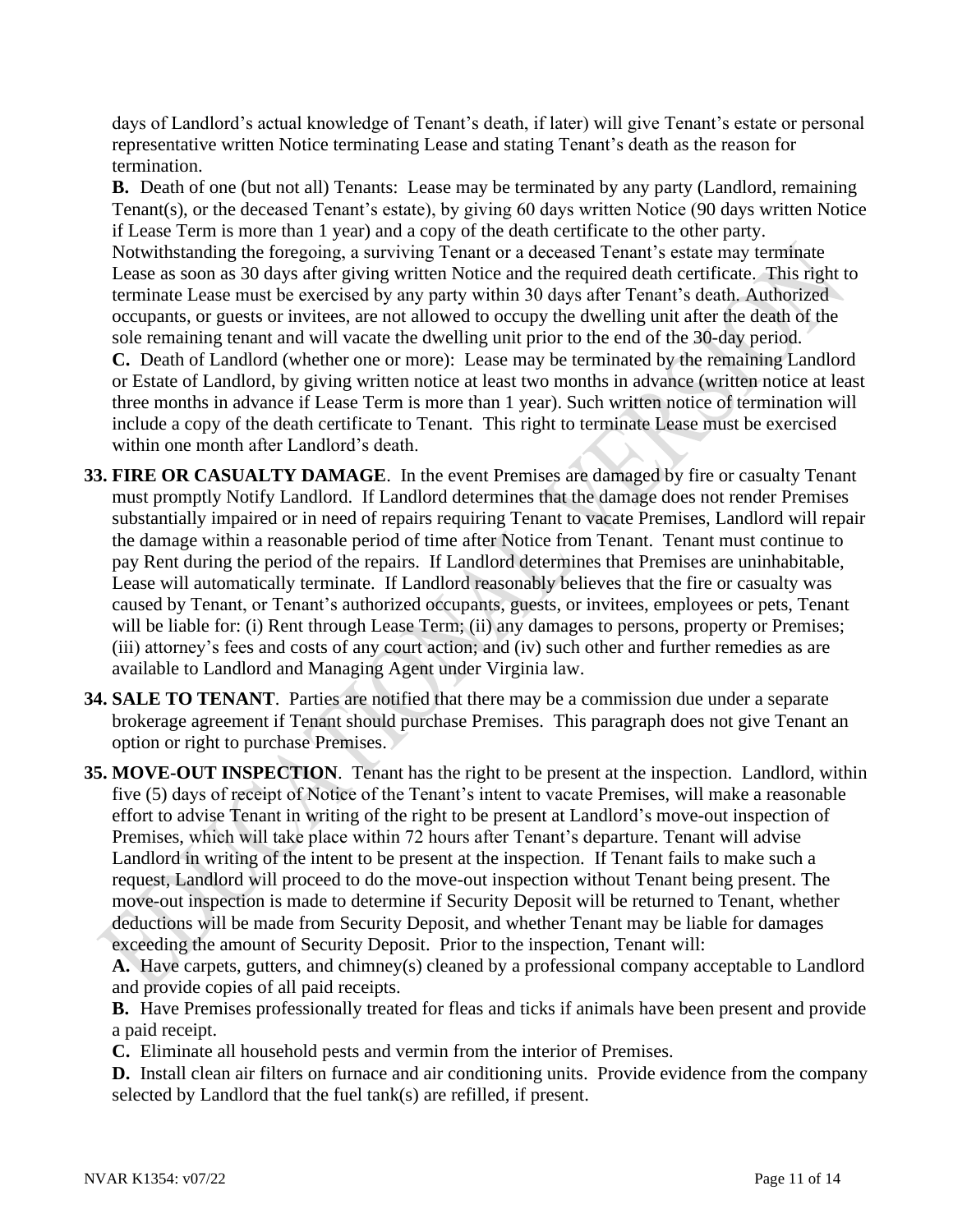**E.** Ensure that Premises, including kitchen, baths, and all appliances, floors, walls and windows, are thoroughly cleaned, that grass is cut, and trash is removed.

**F.** Have all light bulbs, carbon monoxide alarm(s) and smoke alarm(s) in working order.

**G.** Return all keys, garage door openers, passes, and documents provided.

- **36. SUBORDINATION**. Lease is and will remain subject and subordinate to all mortgages or deeds of trust now or hereafter affecting Premises or the building in which Premises are located and any modifications, renewals, extensions, or replacements to such mortgages or deeds of trust. Although the subordination provision of this section will be deemed automatic, Tenant will, within five (5) days after the request, execute any documents requested by Landlord to confirm such subordination. If Tenant fails to do so, Tenant irrevocably appoints Landlord as Tenant's attorney-in-fact to execute the documents on behalf of Tenant.
- **37. NOTICE**. All notices will be in accordance with VRLTA. Any Notice ("Notice" or "notice" or "notify") provided for or permitted in Lease to be given by one party to the other will be in writing and will be delivered  $\Box$  by U.S. mail, **OR**  $\Box$  by hand delivery, **OR**  $\Box$  by electronic delivery, with the sender retaining sufficient proof that such notice was given. Any notice will be given to Tenant at the address of Premises, or any e-mail address provided to Landlord. **Tenant will give notice to Landlord of any change in Tenant's e-mail address(es) and/or telephone number(s).**
- **38. LEAD-BASED PAINT**. Housing built before 1978 may contain lead-based paint. Lead from paint, paint chips, and dust can pose health hazards if not maintained properly. Lead exposure may be harmful to young children and pregnant women. Premises  $\Box$  were not **OR**  $\Box$  were built before 1978. If built before 1978, Tenant hereby acknowledges the receipt of the attached **Lead-Based Paint Disclosure** and **EPA information book "Protect Your Family from Lead in Your Home"**.
- **39. STATEMENT OF TENANT RIGHTS AND RESPONSIBILITIES.** Pursuant to Section 55.1- 1204 of VRLTA, Tenant hereby acknowledges receipt of the attached **"Virginia Statement of Tenant's Rights and Responsibilities"**.
- **40. MISCELLANEOUS**. The conditions contained in Lease are binding on, and may be legally enforced by the parties, their heirs, executors, administrators, successors, and permitted assigns, respectively. The captions and headings are for convenience of reference only. Lease may be executed in any number of copies or by facsimile, or email, each of which will be considered an original but all of which together will be the same Lease. Lease contains the final and entire agreement of the parties and neither they nor their agents will be bound by any terms, conditions, statements, warranties, or representations, oral or written, not contained in Lease. Any provision of Lease may be modified, waived, or discharged only in writing signed by the party against which enforcement of such modification, waiver, or discharge is sought. Wherever the context requires, the singular number will include the plural and the plural the singular, and the use of any gender will include the other gender. If as a result of Tenant's noncompliance with, or a breach of Lease or the law Landlord employs an attorney at law, regardless of whether a lawsuit is filed, Tenant agrees to pay Landlord's reasonable attorney's fees and costs in all courts of competent jurisdiction at all tribunal levels, as well as any and all costs recoverable under Virginia law.
- **41. ATTACHMENTS**. The following are attached and made a part of Lease:
	- $\Box$  Assistance Animal Addendum  $\Box$  Lead-Based Paint Disclosure
	- $\Box$  Pet Addendum  $\Box$  "Virginia Statement of Tenant Rights and Responsibilities"
	- $\Box$  EPA "Protect Your Family from Lead in Your Home"  $\Box$  Other: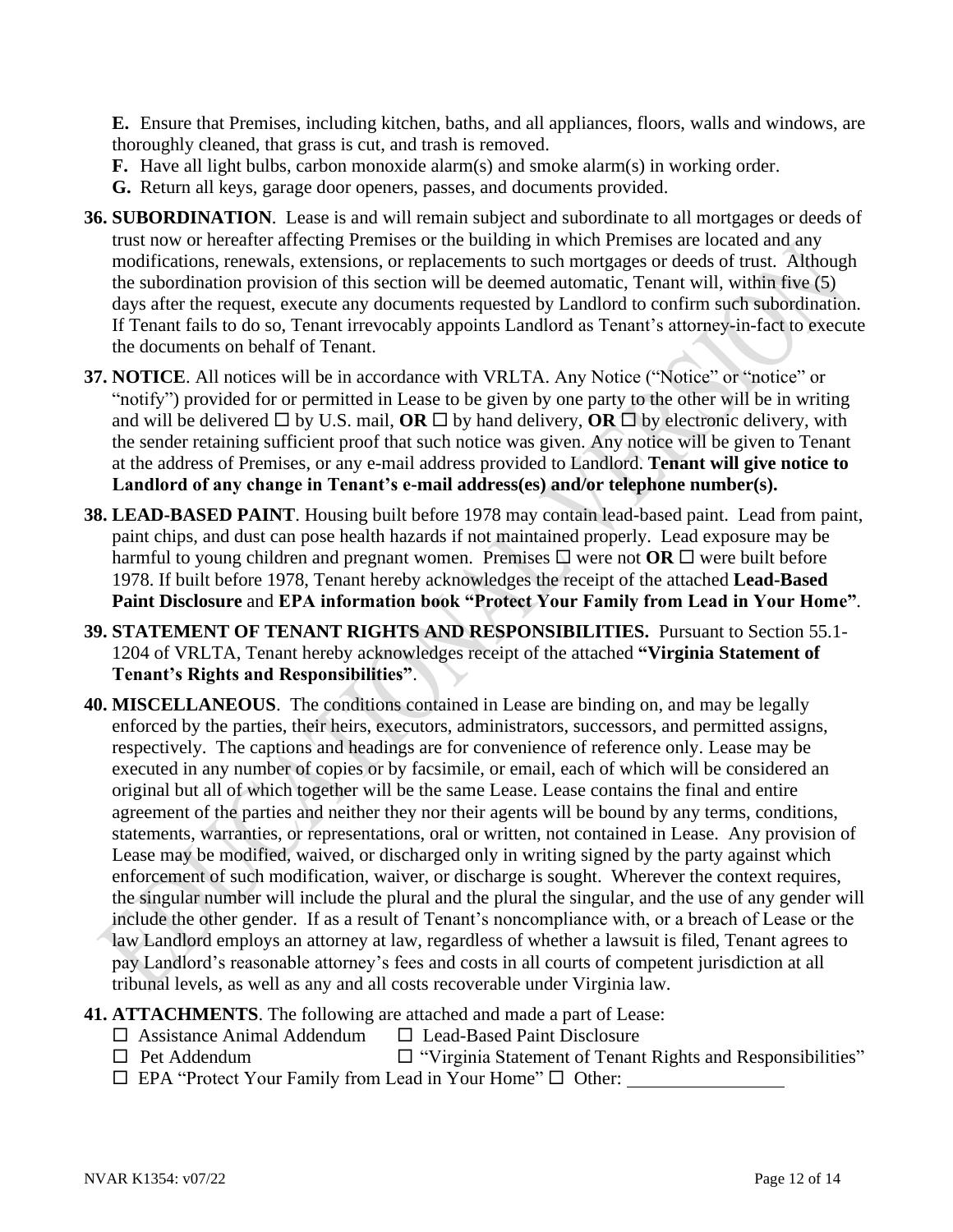- **42. NOTICE REGARDING DIPLOMATS**. If Tenant is the head of a diplomatic mission or a member of the diplomatic staff of a mission, or a family member of a diplomatic staff of a mission, or administrative and technical staff or their family, Tenant may be entitled to the diplomatic immunity accorded to such persons under the Vienna Convention on Diplomatic Relations, **unless** the diplomatic immunity accorded by law has been waived in writing by an authorized representative of the sending government. If Tenant is entitled to diplomatic immunity, this Lease may be unenforceable. Tenant represents to Landlord that he/she is  $\Box$  **OR**  $\Box$  is not such a person entitled to diplomatic immunity.
- **43. WAIVER OF RIGHT TO TRIAL BY JURY**. Landlord and Tenant hereby waive the right to trial by jury in any action, proceeding or counterclaim brought by either party against the other arising out of or in any way related to Lease.
- **44. DISCRIMINATION**. Landlord and Managing Agent will not discriminate against Tenant in the provision of services or in any other manner on the basis of any classification protected by the laws of the United States, Commonwealth of Virginia, and applicable local jurisdiction. Landlord and Managing Agent will abide by all applicable Fair Housing Laws and ADAA Regulations.
- **45. STATUTORY NOTICE TO TENANT**. Tenant will exercise whatever due diligence Tenant deems necessary with respect to information concerning sex offenders registered under Chapter 9 of Title 9.1 of the Code of Virginia. Such information may be obtained by contacting the local police department or the Department of State Police, Central Records exchange at (804) 674-2000 or [http://sex-offender.vsp.virginia.gov/sor/.](http://sex-offender.vsp.virginia.gov/sor/)
- **46. REAL ESTATE LICENSED PARTIES** The parties acknowledge that is an  $\Box$  active **OR**  $\Box$  inactive licensed real estate agent in  $\Box$  Virginia and/or  $\Box$  Other and is either the  $\Box$  Tenant **OR**  $\Box$  Landlord **OR**  $\Box$  is related to one of the parties in this transaction.

### **TENANTS SIGNING LEASE WILL BE JOINTLY AND SEVERALLY LIABLE.**

#### **LANDLORD: TENANT:**

| Date | Signature | Date | Signature |
|------|-----------|------|-----------|
|      |           |      |           |
| Date | Signature | Date | Signature |
|      |           |      |           |
| Date | Signature | Date | Signature |
|      |           |      |           |
| Date | Signature | Date | Signature |
|      |           |      |           |